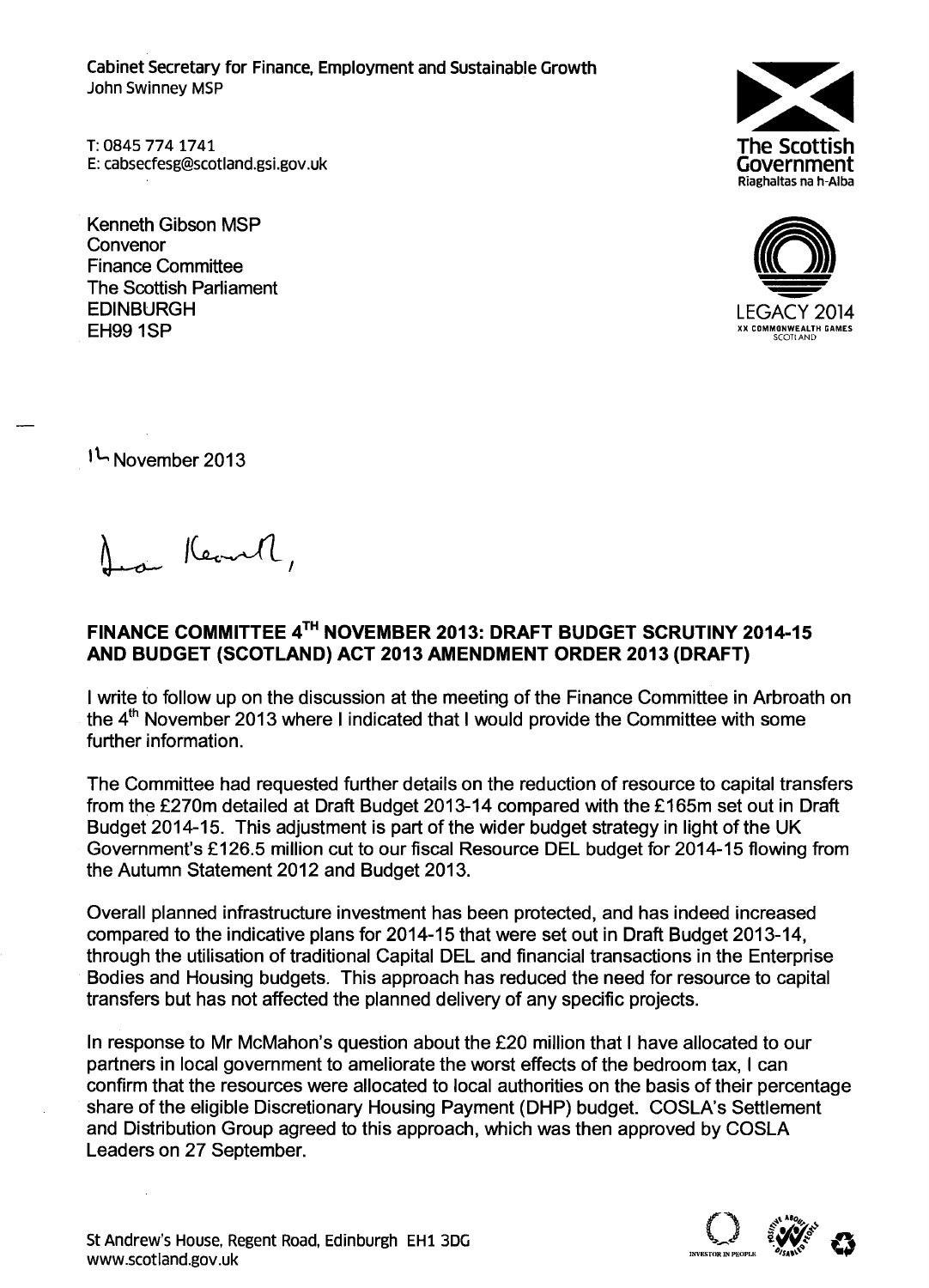Mr McMahon highlighted that North Lanarkshire council had already topped up their DHP allocation to the maximum permitted. I'd like to reassure Mr McMahon that such decisions were not taken into account as part of the distribution calculation and all authorities received their proportionate share of the £20m of Scottish Government funding.

With regards to the underlying assumptions informing our Non-Domestic Rates Income forecasts, I can confirm the buoyancy estimates incorporated in the Draft Budget 2014-15 for Non-Domestic Rate income forecasts are 1.35% in 2013-14, and 1.6 % in both 2014-15 and 2015-16. These estimates are based on past buoyancy trends and an assessment of current and anticipated future economic conditions. The estimates are still lower than the outturn buoyancy level for 2010-11 and demonstrate that I have continued to take a prudent and cautious approach to the income forecasts.

With regard to the Autumn Budget Revision session, I agreed to provide the Committee with a reconciliation of the movements within the budget lines of the Enterprise Energy and Tourism programme. Accordingly, the table at Annex A provides a summary of the movements from the 2013-14 budget figures presented in the Draft Budget 2014-15 to the figures presented in the Autumn Budget Revision.

I hope that the information provided is helpful.

**JOHN SWINNEY**